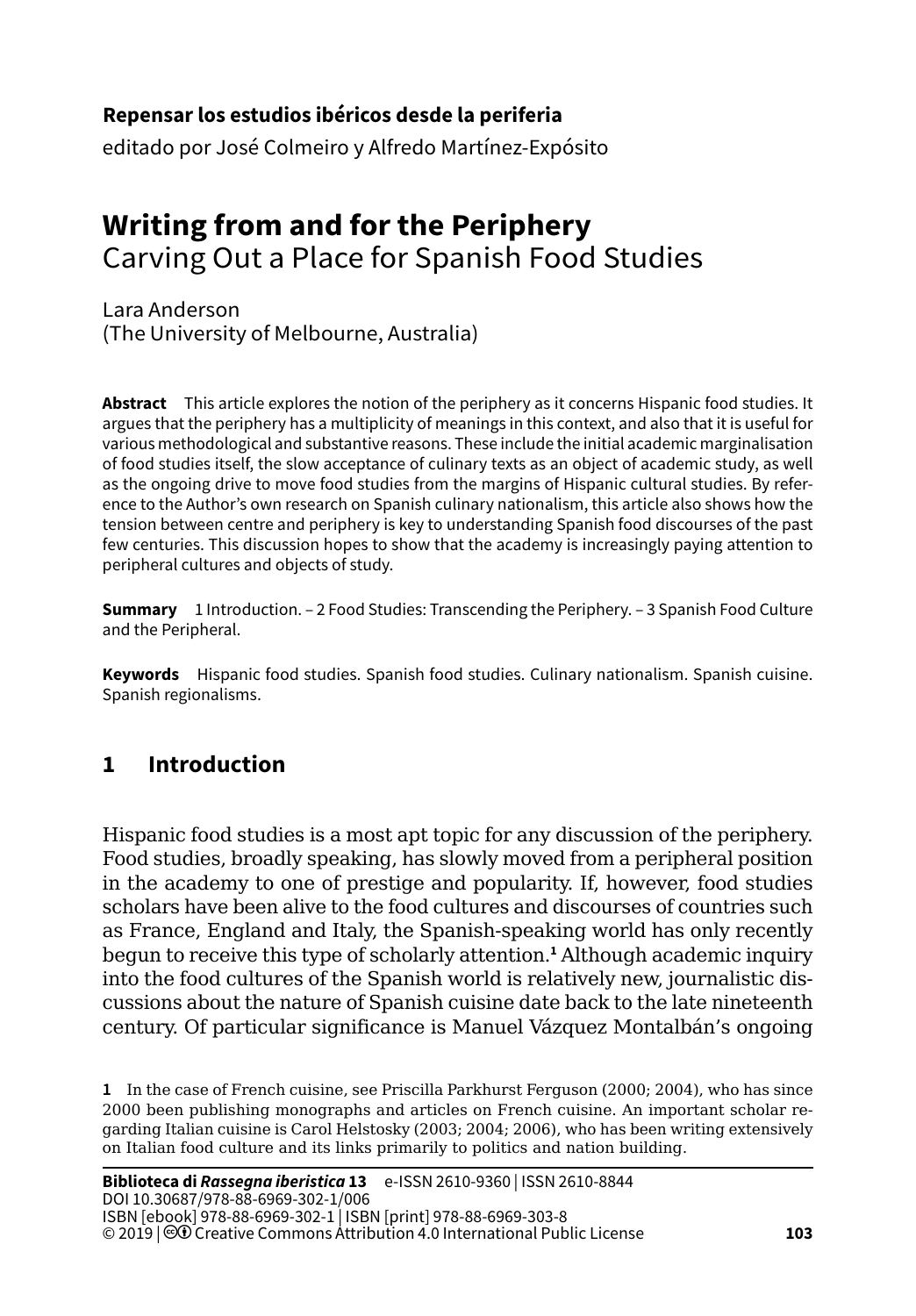argument since the 1970s and 1980s for a model of Spanish cuisine that, in contrast to French cuisine, recognized the strength of Spain's regional cuisines or its peripheral food cultures. The writing of intellectuals such as Vázquez Montalbán has been important to the development of Spanish food studies as a number of us food scholars write not just about the discursive codification of Spanish culinary nationalism (see Anderson, Ingram, forthcoming) but also about the cuisines of Spain's peripheries (see Mercer, Song, forthcoming). An important development in Spanish food studies can be seen also in a monographic issue on Food Cultural Studies and the Transhispanic World that I have co-edited with Rebecca Ingram (Anderson, Ingram, forthcoming). In this volume we bring together a body of work that critically interrogates food, its discourses, and its practices in order to delineate the emerging field of food studies in the transhispanic world. For us Hispanists who research and teach about food it is important to assure more visibility for Hispanic food studies within food studies generally. Important, too, is that with our increased research and teaching in this area, we give food studies a more central place within Hispanic cultural studies itself. The absence of food from this discipline is all the more noteworthy given that the cultural significance of food can be found not just in food's materiality, but also in its myriad discursive and visual representations in Hispanic culture.**<sup>2</sup>**

In arguing in this essay for a more central place for food studies in Hispanic cultural studies, I provide examples of my own scholarship on Spanish culinary nationalism and authoritarian nationalism. Significantly, this discussion of my own research evinces, too, the centrality of the notion of the periphery to Spanish food studies. For Spain's late-nineteenthcentury pioneering gastronomes, writing from their purportedly peripheral position in the broader European projects of modernity and nation building, culinary nationalism required them to deal with the hegemony of the French, centralist model.**<sup>3</sup>** Indeed, in articulating a national cuisine for a more centrifugal country, these figures had to account for the strength of Spain's regional cultures. If the paradigm established at in the nineteenth century gave visibility to Spain's peripheral foodscapes, subsequent Spanish food writers and intellectuals would continue to grapple with the tension between their nation's peripheral and centralist foodscapes.

**3** See Labanyi (2000) and Martí-López (2002) for their excellent discussions of the way nineteenth-century Spanish authors dealt with Spain's peripherality and the often vexatious fact of France's literary and cultural hegemony. It is my contention that food writers and gastronomes dealt with a similar problematic as they attempted to codify a cuisine that was at once recognisably modern and autochthonous to Spain.

**<sup>2</sup>** Food, as Ingram and I demonstrate in the introduction to our forthcoming special issue entitled "Transhispanic Food Cultural Studies" of the *Bulletin of Spanish Studies*, "meets the criteria for cultural texts that Jo Labanyi and Helen Graham specify in their now classic introduction to *Spanish Cultural Studies*" (Anderson, Ingram forthcoming).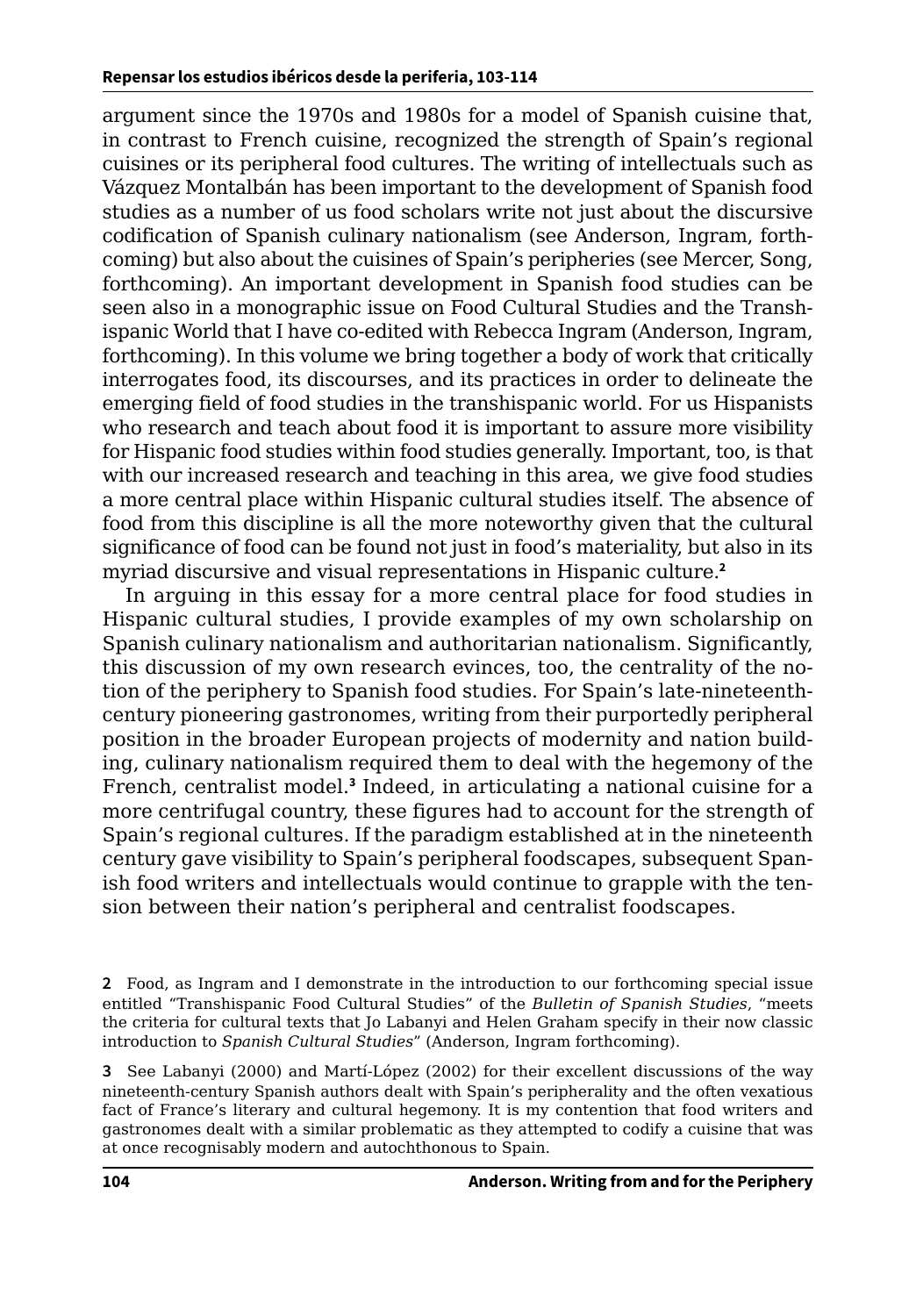<span id="page-2-0"></span>The present volume edited by Colmeiro and Martínez-Expósito considers also the notion of what it means to contribute to Hispanic cultural studies from a geographical position peripheral to the North American and European centres of academic enquiry. In thinking about my own position, so far removed from these scholarly centres, I can say that editing a special issue on food in the transhispanic world has helped to a small degree to bring Australasia into the centre of this innovative new subset of Hispanic cultural studies. Our work in this region in other areas such as film and historical memory assures us visibility and relevance too. If we continue to bring North American and European scholars together for conferences, edited books and special issues, then it may begin to feel that we constitute a different kind of centre. The tyranny of distance is, however, harder for me to overcome when it comes to access to primary sources. My geographical distance has impacted on my choice of sources and has seen me focus much more on digitised or published food texts, when I would like also to have the time to search through Spain's archives and libraries.

## **2 Food Studies: Transcending the Periphery**

Over the last few decades, more and more scholars have turned their attention to the topic of food, marginal for so long in the academy on account of its association with such phenomena as the everyday, domesticity, femininity and material culture. Moving beyond false binaries, like high and low culture and the public and private split, scholars now value food as a topic of research that connects to issues of broader cultural, social, economic and political importance. Food history and foodways (the term that captures the nexus between food and culture) are valued not just in their own right, but also for what they tell us about broader phenomena such as imperial expansion, nation building, courtly culture, migration, globalisation, bellic conflict and authoritarian rule, among others. Previously ignored and peripheral, food texts, such as cookery books, menus, food television shows, food film and fictional narratives, food guides and visual art depicting food or foodways are increasingly valued as rich and important cultural texts.

As mentioned earlier, food studies scholars have been comparatively slow to turn their attention to the Hispanic world. Traditionally, this scholarship has paid more attention to culturally and gastronomically hegemonic parts of the world, such as France and Italy, whilst it has also extensively investigated these issues in the English-speaking world. As Ingram and I show in our forthcoming special issue on "Transhispanic Food Cultural Studies", the relatively little attention that has been paid to matters of taste in the Hispanic world is particularly remarkable given "the centrality, for instance, of the Iberian Peninsula to the transatlantic exchanges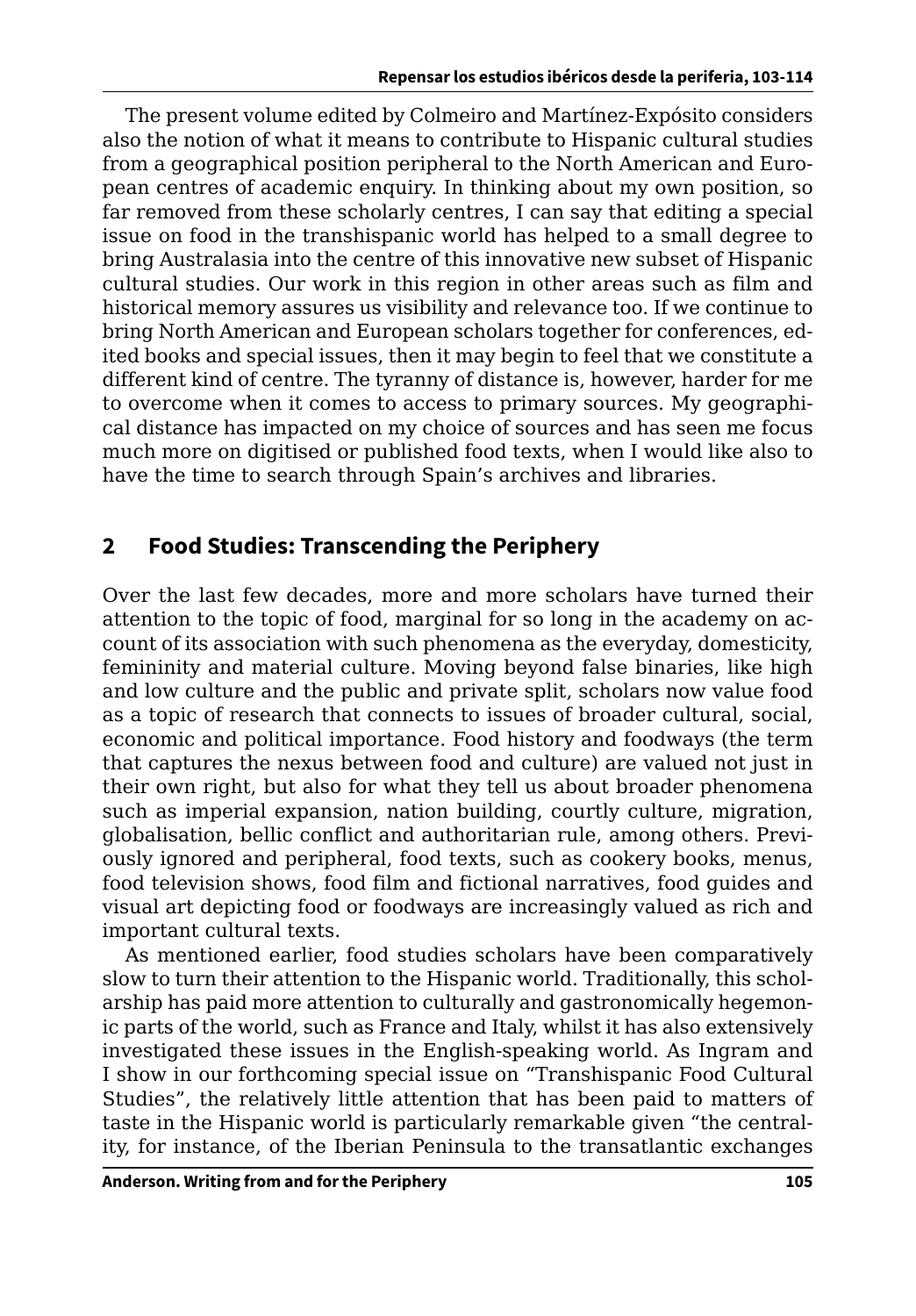that introduced iconic foodstuffs vital to the later development of many of Europe's national cuisines" (call for papers). A further factor that would arguably have encouraged interest in Spanish food cultures and discourses, at the least, is the pivotal role played by renowned Spanish chefs in other European courts from the time of the Colombian exchange onwards. This has largely been ignored by food studies scholars. The Hispanic world's relatively peripheral position in the field is surprising, too, given the development of taste communities in Latin America and Spain that ask us to consider the nexus between nation building and global forces of nation branding and gastro-tourism.**<sup>4</sup>** Notwithstanding these significant features of Hispanic food cultures and foodways, food studies scholars have written first and foremost about other more hegemonic foodscapes.

Instead, interest in the food discourses and foodways of the Hispanic world has come primarily from within Hispanic studies. The move towards a less 'canonical" and more cultural studies or cultural history style of research has facilitated our greater focus on texts and/or cultural products traditionally considered lowbrow or domestic. Nevertheless, although scholarship on the foodways and food cultures of the Spanish-speaking world is emerging as a dynamic and important area of research, this field of academic inquiry remains peripheral to Hispanic cultural studies. Carving out a more central place for food studies requires bringing together the myriad studies on food cultures, which is what Ingram and I have aimed for in our forthcoming issue. From studies looking at the links between food and nation building to academic inquiry into the impacts of globalization and global food trends on the ways different Hispanic countries commodify food culture for the purposes of gastro-tourism, our special monograph evinces the exponential growth of research linking food culture and/or food discourse to broader social, political and cultural processes.

**<sup>4</sup>** The time seems particularly ripe for overcoming the peripheral condition of Spanish food studies given the current international appeal of Spanish cuisine, *tapas* and *pinchos*, the large number of Spanish gastronomy films (A. Martínez-Expósito 2015), the newly gained media celebrity of Spanish chefs (José Andrés, etc), and the prestige of star restaurateurs such as the Roca Brothers and Ferran Adriá, and the *New York Times* naming Spain "the new France" on its cover (Arthur Lubow, "A Laboratory of Taste". *New York Times Sunday Magazine*, August 10, 2003, <https://www.nytimes.com/2003/08/10/magazine/a-laboratory-of-taste.html>).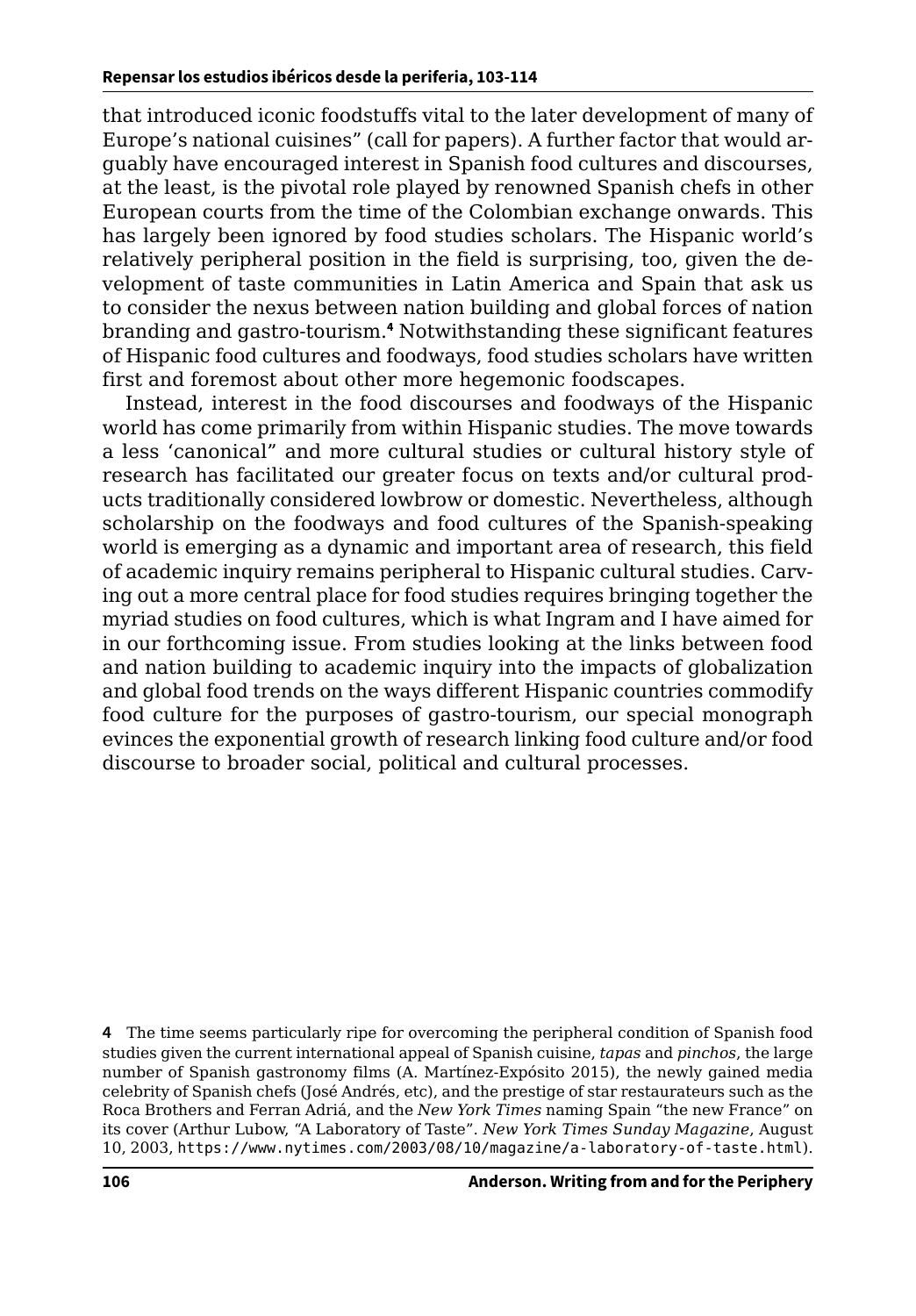#### **3 Spanish Food Culture and the Peripheral**

My own research on culinary nationalism in late-nineteenth-century-Spain has dealt with the notion of the peripheral as it applies to Spanish food culture and food discourses at that time. The first example of the peripheral can be found in Spain's relationship with neighbouring France in all matters gastronomic. In addition to a marked preference for French cuisine amongst the Spanish aristocracy, from the middle of the nineteenth century, the market for culinary texts and cookery books in Spain was also very much under the influence of the French. This was due, according to Elisa Martí-López (2002, 57), to an international centralisation of cultural processes that meant that Paris became the cultural referent for "peripheral" European countries like Spain. Indeed, Spanish writers of popular cultural forms, such as the serial novel, strove to meet consumer expectations by imitating the French literature that proliferated in their national market. Spanish cookery book authors and gastronomes, I contend, also emulated French culinary texts, which had been responsible for shaping their readers' views about culinary modernity and modern cookery books. In these texts, a very centralist paradigm for culinary nation building predominated. This is because French cuisine had itself subsumed regional cuisines into the centre. Spanish readers of these food texts came therefore to associate culinary nationalism with centralization.

Ultimately, scholars have come to understand that the relentless centralization of French nation building was not suited to a country like Spain where regional identification is so strongly felt.**<sup>5</sup>** Nevertheless, at the time of nation building in Spain a number of intellectuals, journalists and food writers of note lamented the lack, compared to France, of national unity. As part of this broader debate about nation building, some of these intellectuals turned their pens to gastronomy, convinced that national unity depended on culinary unity. A challenge for Spain's pioneering gastronomes – the most notable of whom were Dr Thebussem (Mariano Pardo de Figueroa) and the King's Chef – was to codify a national cuisine that spoke to national unity, while also recognising the strength of regional identification in Spain. After much deliberation, they made the suggestion that *la olla podrida* be served at official State banquets "en señal de respeto y deferencia al plato nacional del dicho país" (Pardo de Figueroa, Castro y Serrano 1888, 23), because of its unique connection to all of Spain's dif-

**<sup>5</sup>** See for instance Borja de Riquer and Enric Ucelay-Da Cal (1994), who have observed that the centralization of late-nineteenth-century-Spain did not achieve the same homogenization as that of France or Italy. Nevertheless, these scholars move away from normative assumptions about the paths that nations are meant to follow simply because others have done so. They advocate instead "an integrated approach to Spanish culture that would de-emphasize capitality and attend to the play of particulars" (1994, 27).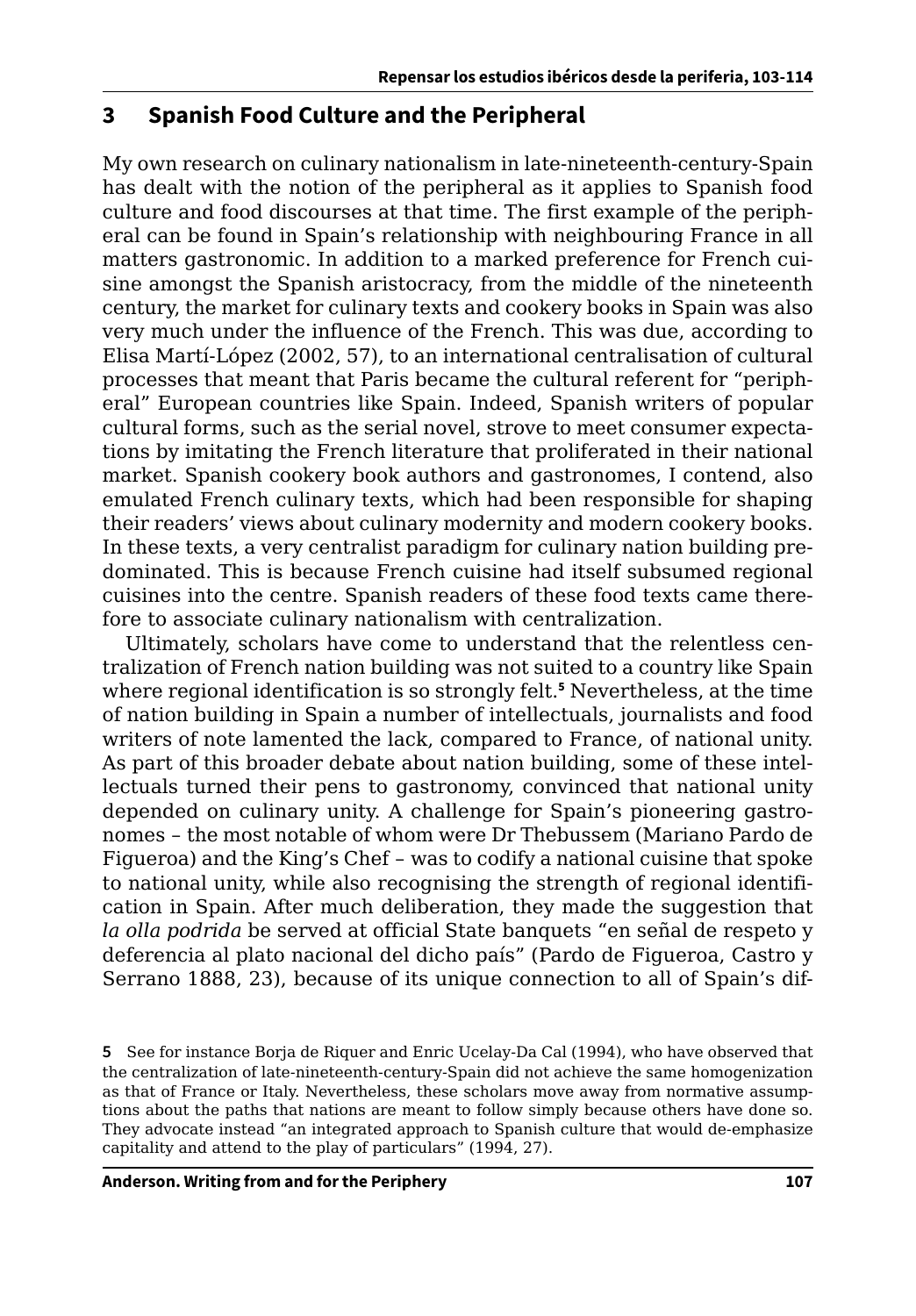ferent regional cuisines. As they explained, *la olla podrida* was enjoyed by over fifteen million Spaniards, containing foodstuffs from all over the Iberian Peninsular, such as Castilian chickpeas, vegetables from Aranjuez, Valencian lamb and beef from Navarra (24). The dish's symphony of ingredients from across the nation meant that in *la olla podrida* "la alegoría y recuerdos de varios pueblos o territorios de España" (24) became visible. The importance of this 'national' dish to Spanish culinary nationalism was the way it privileged the notion of unity in diversity, rather than relentless centralisation or the subsuming of peripheral regional cuisines into a nation's administrative and/or gastronomic centre.**<sup>6</sup>**

*La olla podrida* was an excellent suggestion for a national dish because it represented an important break with the hegemony of French gastronomy and food culture in Spain. For the first time in over a century, the Spanish court showcased a dish that was not just indigenous to Spain, but that also symbolised a model for culinary nationalism suited to a country where regional identification was much stronger than national identification. This innovative paradigm for Spanish culinary nationalism has certainly stood the test of time in Spain, seen in the way subsequent codifications of Spanish cuisine look for ways of articulating what it is that unifies a cuisine which is inherently diverse. Spanish cuisine's divergence from the French centralist model has perhaps contributed to Spain's peripheral position in food studies scholarship. If food studies scholars (e.g. Parkhurst Ferguson 2000; 2004) have directed a lot of attention to the monolithic models of culinary nationalism, it has not been as clear, I would suggest, how to write about other less centralising paradigms of culinary nationalism. This is primarily because the common assumption up until recently has been that monolithic nationalism – and by extension monolithic culinary nationalism – is the benchmark for all nationalist projects. The strength of Spain's peripheries (that is, regional cuisines) has contributed therefore to Spain's peripheral position in food studies scholarship and could hopefully result in a paradigmatic shift in perspectives in food studies.

This meant, too, that the issue of a national cuisine or of a monolithic taste community remained somehow unresolved in Spain. Indeed, because a centrifugal national cuisine was never codified in nineteenth-century Spain as it had been done in nineteenth-century France, subsequent Spanish leaders would continue to look to the question of a national cuisine. The political or nation-building potential of food, for instance, did not go unnoticed by Spain's two twentieth-century dictators. For Miguel Primo de Rivera's government, as I have shown elsewhere (Anderson 2018), statecommissioned food texts showcasing Spain's regional cuisines under the

**<sup>6</sup>** Please see my article for a more in-depth discussion of the suggestion of *la olla podrida* as national dish (Anderson 2013).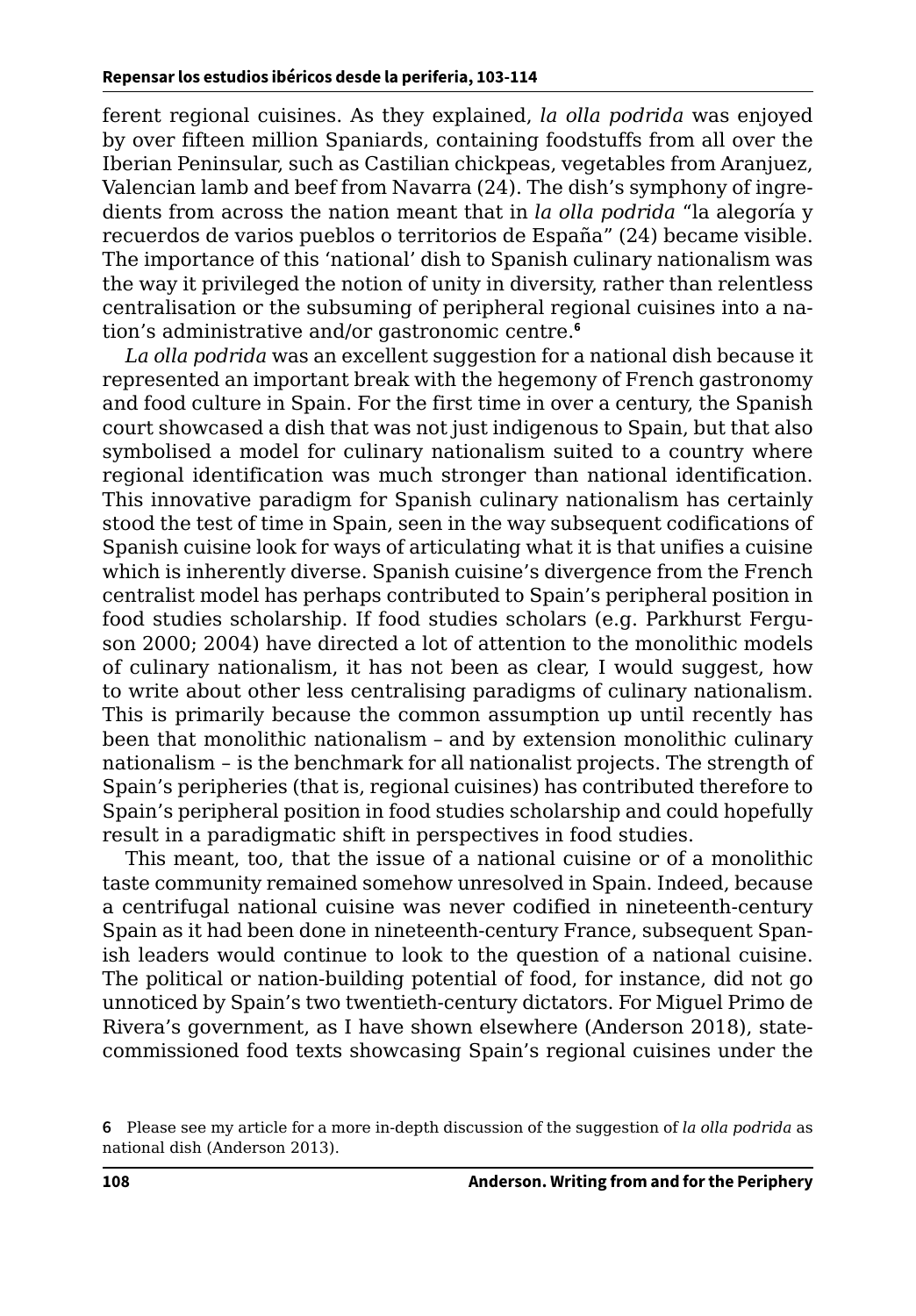umbrella term "cocina nacional" or "cocina española" (Pérez 1929, 9) functioned not just to regenerate images of Spanish cuisine both at home and abroad, but also as a way of unifying a divided population. When Francisco Franco took power in 1939, the top-down imposition of a monolithic Spanish identity took on unprecedented dimensions, with food or food discourses being utilized to produce subject positions or readers who were ultra-aware of the importance of national identity and the category of the nation.**<sup>7</sup>**

Scholars of Francoist Spain tend to agree that the unity of Spain was one of the most substantive political objective of the dictatorship and that the regime relentlessly used discourse to "forcefully [unify] Spain" (Epps 2010, 551). For many scholars, discourse provides fascism with a necessary form of symbolic violence (see Santianez 2013, *Topographies of Fascism*). Significantly, food studies scholars have been equally alive to how food discourses often function as a site of control. Indeed, discourse about food is for the most part prescriptive, and cooking, as scholars tell us, is one of "the most instructed activity for the general populace in our society" (Tomlinson 1986, 203). Significantly, the talk of food transcends cuisine, as representations of food or advice in food texts also tell readers how to perform aspects of their identity such as nationality, gender, sexuality and class. Both the potency of food discourse as a control mechanism, as well as the Franco regime's renowned use of authoritarian discourse to impose its rigid notion of truth, make, I argue, the study of Francoist food discourse an important scholarly endeavour.

The term *a la española* – used on one of Franco's earliest menus from the *año de la victoria* – provides an early example of the official use of food discourse in the imposition of a monolithic Spanish identity. If at this early totalitarian stage of the dictatorship officials were acutely aware of the strength of separatist sentiment, then this official menu, which would have been reported on in the press or referred to in official food texts, creates subject positions or readers who, like their nation's leader, identify first and foremost with national rather than regional identity. Just as members of a nation feel unified through 'imagining' shared history, customs and traditions, the notion of a shared national cuisine heightens nationalist sentiment.

Whilst the term *a la española* was used to describe particular dishes or to refer to standardized style of cooking, there were a number of cookery books published during these years that were purportedly concerned

**<sup>7</sup>** In Hispanic studies or Spanish studies, the type of analysis of food discourse that I am carrying out is, as mentioned earlier, a peripheral area of study. This is most likely because food texts – many of which are cookery books – are gendered female. Food texts are often written with female readers in mind and as such have traditionally been seen as inferior to more 'highbrow' cultural texts. In the case of the food texts I look at, it is important to bring them to the center of our analysis for the visibility they give to women's histories, traditionally excluded from hegemonic discourse and scholarship. Moreover, from their peripheral or purportedly apolitical position these texts often disrupt official discourse in rather remarkable ways.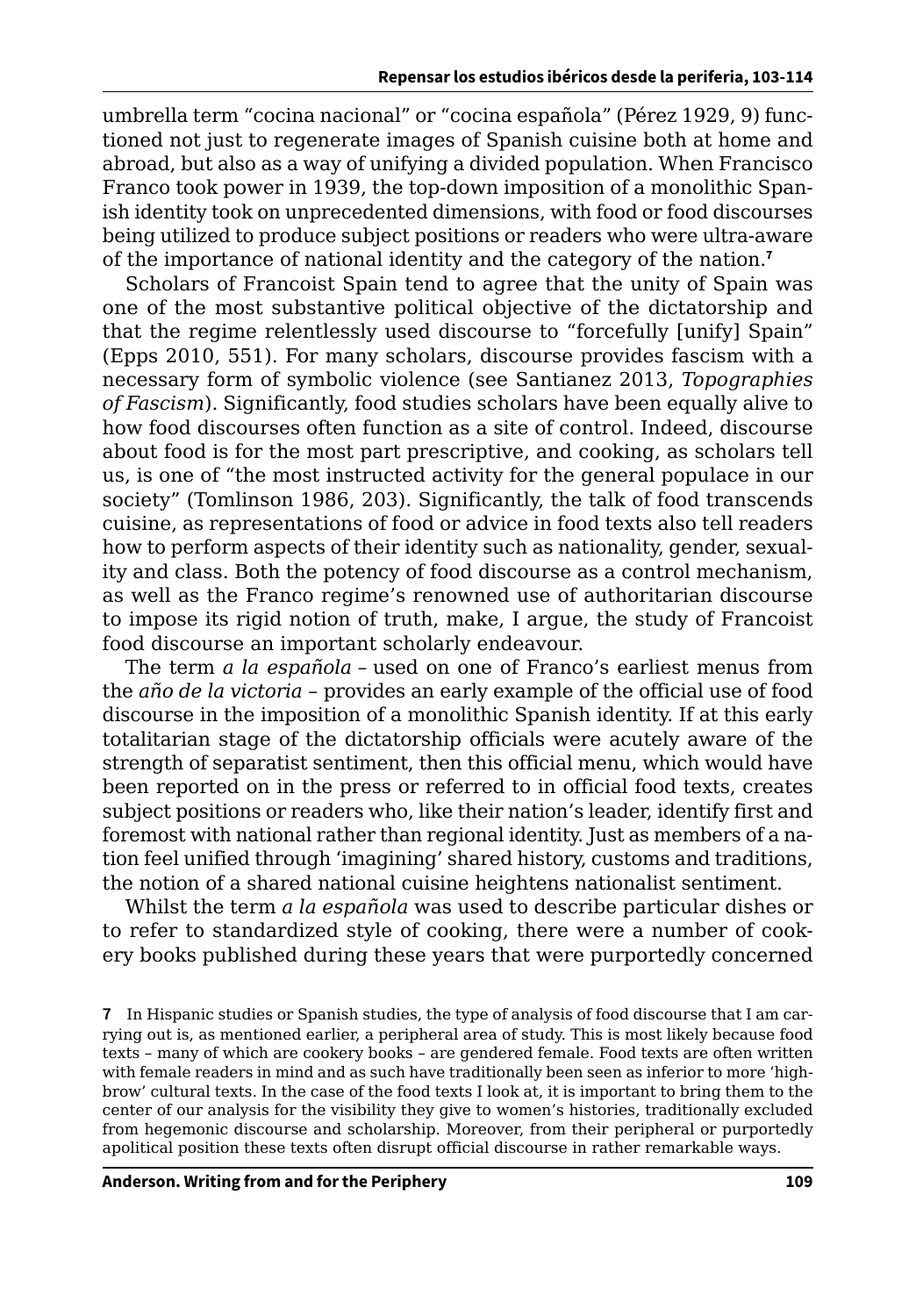with the promotion of regional cuisines and many contain some form of the word region in their titles, such as La Sección Femenina's *La cocina regional* (1953) or Ignacio Domènech's *Mi plato: cocina regional española*  (1942). The prolific use of the denomination *regional* in cookery books from these years has led some scholars and historians of Spanish gastronomy to write of a revival of culinary regionalism, or "el interés del español por conocer los platos tradicionales de las cocinas regionales" (Martínez Llopis 1995, 300). Yet, on close inspection, these food texts often diminish the importance of regional cuisines and can be seen, as I see it, to produce readers with an acute sense of the secondary role played by regional culture and regional cuisines during the Franco dictatorship. Whilst these texts 'promote' regional cuisines, this culinary regionalism occurs in such a way that the category of the nation or the national gains in importance. This was a similar strategy to the one employed in other forms of popular culture under Francoism, including folklore, cinema, music and dance. As José Colmeiro has argued, this was part of a deliberate political strategy to co-opt difference. In his book *Peripheral Visions*, Colmeiro deals with this question, as it relates to cinema and popular and folk culture under Franco, and theorizes it as a disavowal and co-option of vernacular cultures. Thus he refers to the "Francoist co-option of Galician folk imagery and traditions as a way of demobilizing political Nationalism" (Colmeiro 2017, 269), and the cinematic suture of peripheral cultural identities, by which "cultural and political difference is disavowed and integrated into the fabric of the nation" (108).

As the mediator between the Spanish State and Spanish women, La Sección Femenina was responsible for training women in their domestic and national responsibilities.**<sup>8</sup>** One of the most important texts published or commissioned by La Sección Femenina was *La cocina regional*, which did not just impose the notion of Spanish women's ultimate devotion to domesticity, but also their responsibility in relation to the promotion of "regional food culture". La Sección Femenina also promoted regional culture through the work of its folkloric group, Coros y Danzas. Although political regionalism was repressed at least until the mid-1960s, cultural regionalism – which involved the promotion of regional folklore and, in some rare instances, even languages and dialects – was supported. The work of organisations such as Coros y Danzas constitutes an important example of the centralist promotion of regional culture and folklore by Francoist officials. Although regional cultures are promoted they are done so as incomparably smaller

**<sup>8</sup>** As a function of the rigid gender divide in place for much of the dictatorship, women were expected to spend several hours a day shopping and cooking for their families. If women were taught cooking skills as part of La Sección Femenina's compulsory social service program, food discourses also functioned to create female readers who were acutely aware of gender difference and their confinement to the private sphere.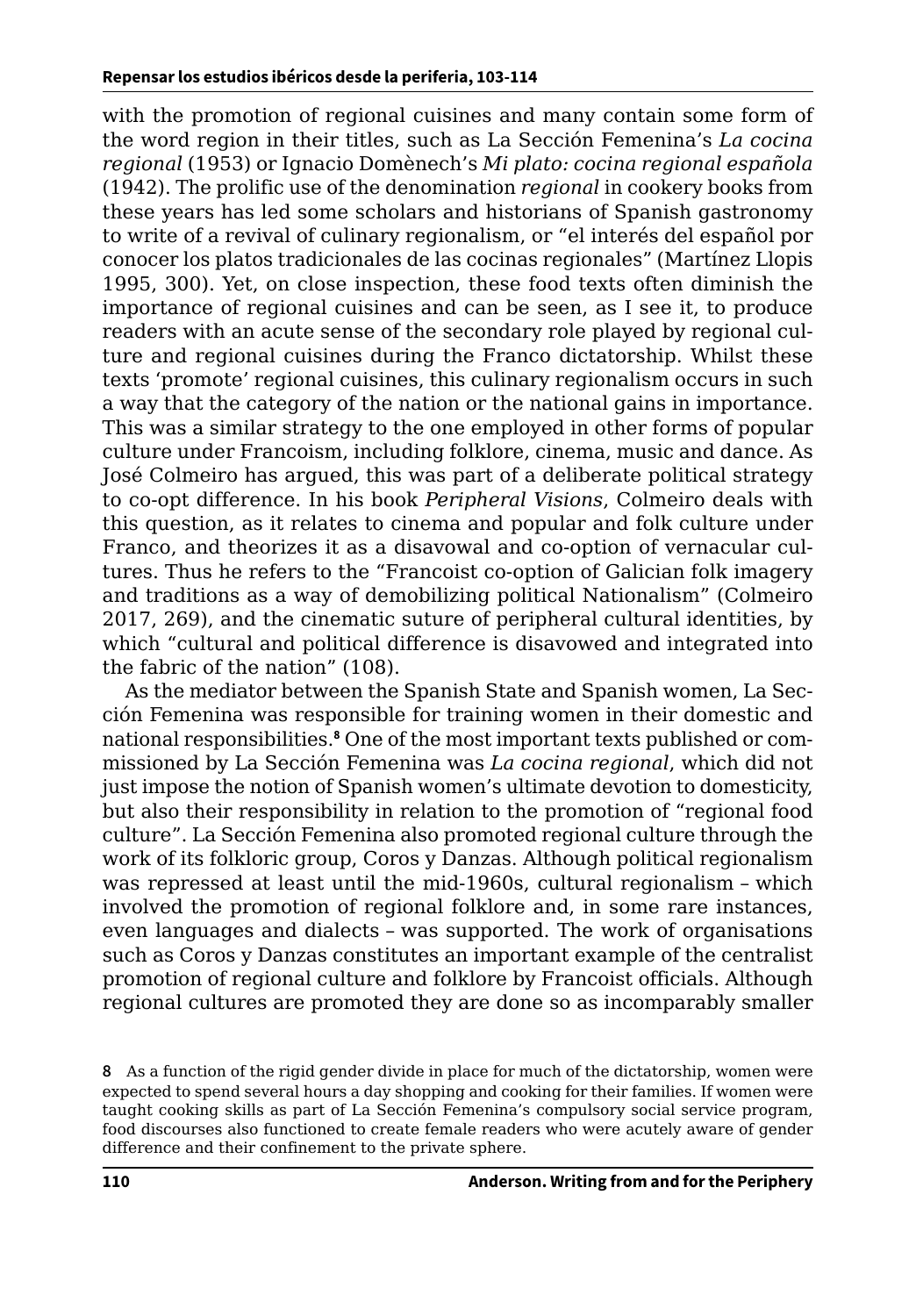parts of the greater national whole and therefore it is ultimately the category of the nation or the national that gains in importance.

La Sección Femenina's *La cocina regional* can be seen in the light of this type of promotion of regional folkloric culture. Some 500 pages long, *La cocina regional* opens with a discussion of the country's national dish, reminding readers of the function of regional cuisines to contribute to the greater whole that was Spanish cuisine. Following on from this introductory chapter about Spain's national cuisine, *La cocina regional* contains 17 chapters on the country's regional cuisines, each of which consists of an introduction to the culinary style of the region, followed by several pages of regional recipes. If official discourse presented aspects of regional culture as small parts of the incomparably greater national whole, then *La cocina regional* is reflective of this ultra-nationalist paradigm. The apparent focus of this cookery book, according to its title, is Spain's regional cuisines yet it opens talking about the country's "cocina nacional" (*La cocina regional* 1953, 5).

Moreover, the treatment of Catalan cuisine in this cookery book provides an example of the tendency in official discourse to keep cultural regionalism very separate from political regionalism. Whilst *La cocina regional* provides recipes for some traditional Catalan dishes, it downplays the question of Catalonia's distinct and unique history of autochthonous culinary texts. For instance, *La cocina regional* explicitly mentions the fifteenth-century Catalan cookery book *Llibre del Coch*, but fails to mention the Catalan origins of this book, instead describing its importance to "la historia de la cocina española" (1953, 6). Moreover, according to *La cocina regional*, which "testimonia […] la originalidad y personalidad de nuestra cocina", its recipes are "todas típicamente españolas" (1953, 6). By appropriating *Llibre de Coch* as Spanish and ignoring its Catalan genealogy, *La cocina regional* empties Catalan food culture of any potential political content. A recipe for Catalan *cocido*, which varies just slightly from other *cocidos* made across the Peninsula, does not pose a threat to national unity and thus can be included in this cookery book, as can myriad references to traditional fiestas and dishes from the region. However, Catalonia's substantive cultural, culinary and linguistic difference is erased, evincing the tendency in official discourse to reduce cultural regionalisms to traditional, folkloric culture.

Another cookery book to deal after the war with the problematic relationship between Spain's culinary centre and peripheries is *Mi plato: cocina regional española* (1942) by Ignacio Domènech, one of the most renowned food writers and culinary professionals of the time. Domènech's cookery books often challenged official discourse. Indeed, this gastronome was frequently disruptive of official discourse, most notably in relation to the tendency to downplay or ignore the devastating hunger of post-war Spain. The last food text that he would pen, *Mi plato*, has received relatively scant scholarly attention compared to many of his earlier gastronomic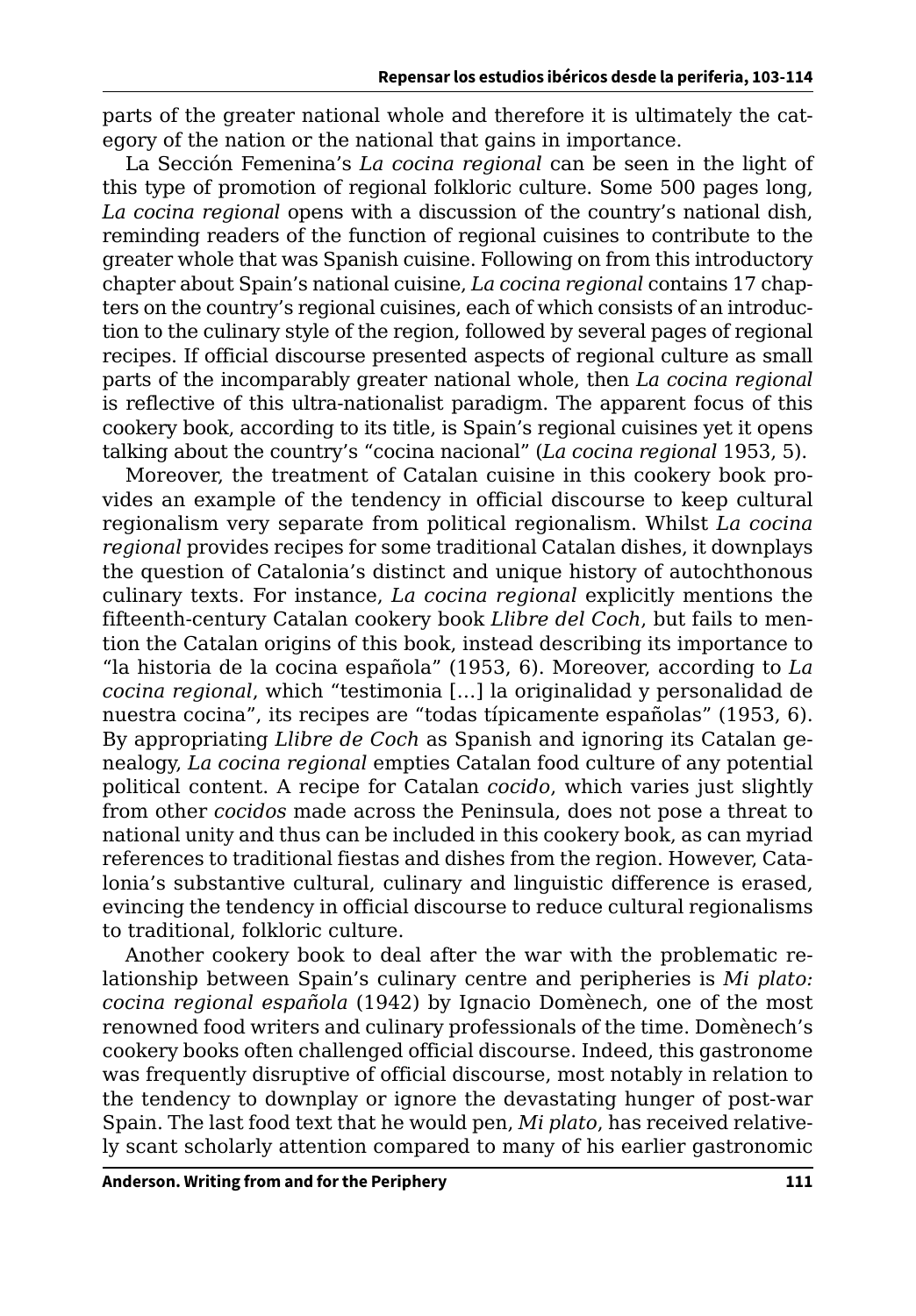texts. Yet the importance of this cookery book should not go overlooked. Contemporaneous food texts on regional cuisines are almost uniform in their adherence to the trend in official discourse of diminishing regional culture and conflating it with folklore or tradition. By way of contrast, Domènech alludes to the fact that he sees Spain's peripheral regional cuisines as entities in their own right.

In the opening pages of this post-war cookery book, Domènech makes it clear that he knows the times have changed and that this was not a time for culinary abundance: "En las presentes circunstancias […] no es propicio, al ofrecer al público, un libro de cocina de gran envergadura, de platos caros, muy bonitos, que ahora no tienen ninguna aplicación práctica. Por cuyas razones, es lógico, que mi Nuevo manual de cocina Mi plato […] tenga que presentarse a ustedes más modestamente" (1942, 6). According to this description, Domènech had to come up with a more modest book on regional cuisines than the one he had originally planned, likely either prior to the outbreak of war or before it became apparent that there was no easy or quick fix to the post-war devastation. It is probable, therefore, that Domènech's 127-page cookery book on regional cuisines represents just a small section of what he would have published on this topic if circumstances had been different. Pointing also to the fact that Domènech did not see his paltry cookery book as doing justice to Spain's regional cuisines is his own exclamation that a cookery book for each regional cuisine: "bien pudiera componerse, para cada región, un libro de 500 páginas" (1942, 7).

If other food writers diminished the importance of regional cuisines by subsuming them into ad-hoc administrative or gastronomic zones, Domènech's comment about each regional cuisine being worthy of its own tome reveals that he did not subscribe to such a view. Indeed, his comment about the need for such detailed and voluminous accounts of Spain's regional cuisines provides his readers with an alternative way of imagining Spanish cuisine. If official discourse produces readers who see regional cuisines as very small parts of a monolithic Spanish cuisine, Domènech tries to create subject positions that acknowledge regions or regional cuisines as entities in their own right. The fact that Domènech was Catalan and had written a very important cookery book in Catalan about Catalan cuisine (*La Teca*, 1924) further corroborates that he did not subscribe to the official subsuming of regional cuisines into the national whole. If the food shortages of post-war Spain required Domènech to come up with a much more modest version of his original idea for a cookery book on regional cuisines, it's likely that also precluding Domènech from codifying regional cuisines as unique entities in their own right (as he had done previously with Catalan cuisine) is the oppressive censoring of all cultural texts at this time.

The notion of the periphery, as I hope to have shown in this article, is particularly relevant to Hispanic food studies. From moving Hispanic food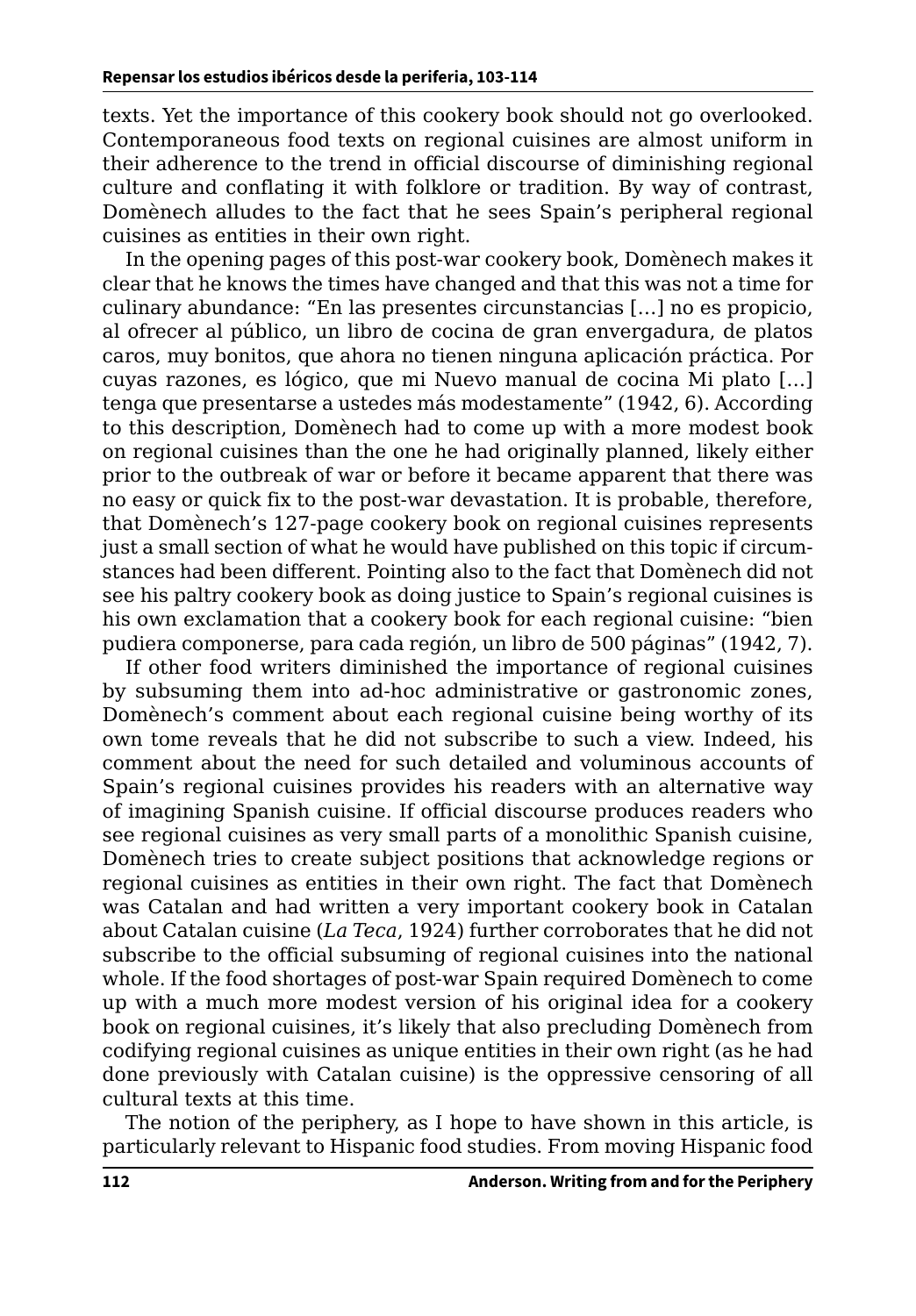studies towards the centre of Hispanic cultural studies, to the relationship between, more specifically, Spain's central and peripheral food cultures, the periphery as it relates to Hispanic food culture has a multiplicity of meanings, only some of which I have been able to explore here. What I hope is clear after this discussion of some of the recent work in Hispanic food studies, including my own, is that academics are increasingly alert to the importance of peripheral cultures.

### **Works Cited**

- Anderson, Lara (2013). "The Unity and Diversity of *La olla podrida*: An Autochthonous Model of Spanish Culinary Nationalism". *Journal of Spanish Cultural Studies*, 14(4), 400-14.
- Anderson, Lara (2018). "A Recipe for a Modern Nation: Miguel Primo de Rivera & Spanish Food Culture". *Revista de Estudios Hispánicos*, 52(1), 75-99.
- Anderson, Lara; Ingram Rebecca (forthcoming). "Introduction", in "Transhispanic Food Cultural Studies", monog. issue, *Bulletin of Spanish Studies*.
- Colmeiro, José (2017). *Peripheral Visions / Global Sounds: From Galicia to the World*. Liverpool: Liverpool University Press.
- Domènech, Ignacio (1924). *La teca: la veritable cuina casolana de Catalunya*. Barcelona: Cossetània Edicions.
- Domènech, Ignacio (1942). *Mi plato: cocina regional española*. Barcelona: Quintilla, Cardona y Ca.
- Epps, Brad (2010). "To Be (a Part) of a Whole: Constitutional Patriotism and the Paradox of Democracy in the Wake of the Spanish Constitution of 1978". *Revista de Estudios Hispánicos*, 44, 545-68.
- de Riquer, Borja; Ucelay-Dal Cal, Enric (1994). "An Analysis of Nationalisms in Spain: A Proposal for an Integrated Historical Model". Beramendi, Justo G.; Máiz, Ramón; Núñez, Xosé M. (eds), *Nationalism in Europe: Past and Present*, vol. 2. Santiago: Universidad de Santiago de Compostela, 275-301.
- Helstosky, Carol (2003). "Recipe for the Nation: Reading Italian History through *La scienza in cucina* and *La cucina futurista*". *Food and Foodways: Explorations in the History of Culture of Human Nourishment*, 11(2-3), 113-40.
- Helstosky, Carol (2004). "Fascist Food Politics: Mussolini's Policy of Alimentary Sovereignty". *Journal of Modern Italian Studies*, 9(1), 1-26.
- Helstosky, Carol (2006). *Garlic and Oil: Politics and Food in Italy*. Oxford: Berg.
- La Sección Femenina (1953). *La cocina regional*. Madrid: La Sección Femenina.